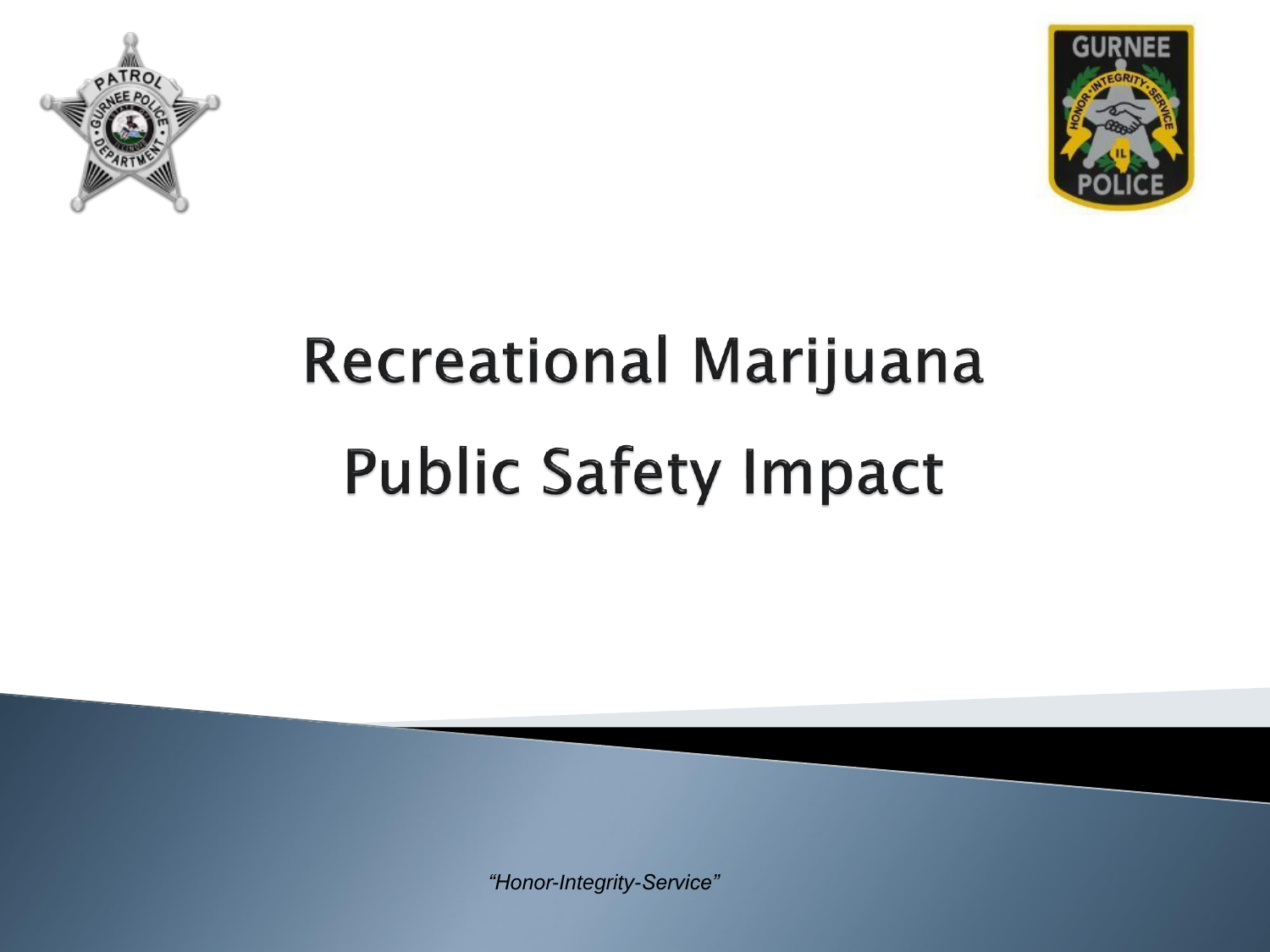

### **Driving Under the Influence**



#### Colorado

– 76% of the driving under the influence of drugs cases involved marijuana (Colorado State Patrol, 2017).

#### Washington

– Drugged driving fatalities has doubled since legalizing marijuana (Johnson, 2016).

#### Oregon

– 50% of drivers assessed by Drug Recognition Experts (DRE) in 2015 tested positive for THC (Oregon Liquor Control Commission, 2015).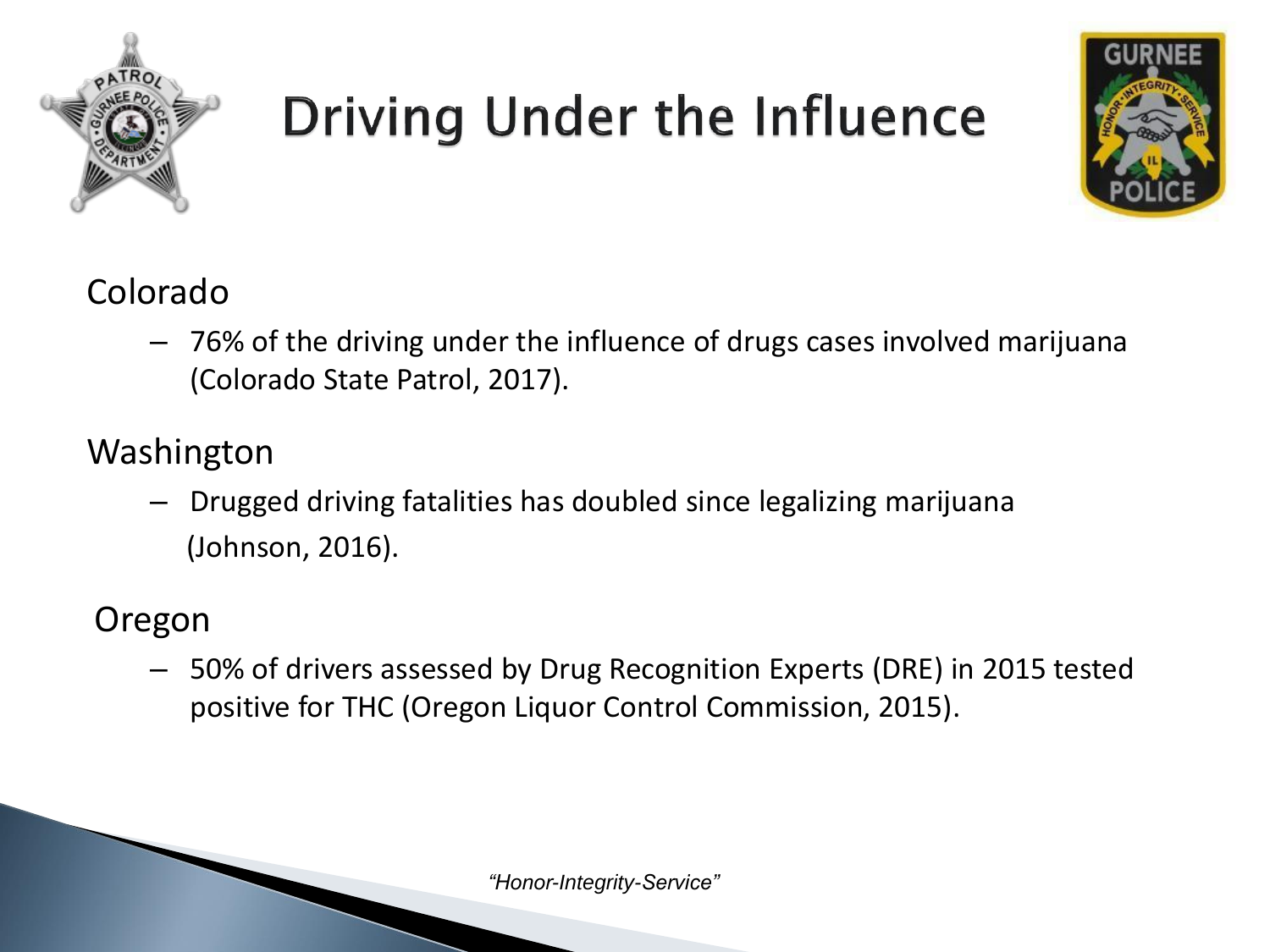

## **Driving Under the Influence**



- Significant costs related training officers to become Drug Recognition Experts
	- Three-phase training that can take up to a year to complete
		- » Requires a pre-school exam to ensure officer is qualified for the course
		- » School teaches officers how to conduct 12-step evaluation of a drugged-impaired driver
		- » Certification phase can take up to six months after the classroom training is complete
	- Must be re-certified every two years
	- Small number of officers available to conduct evaluations on the street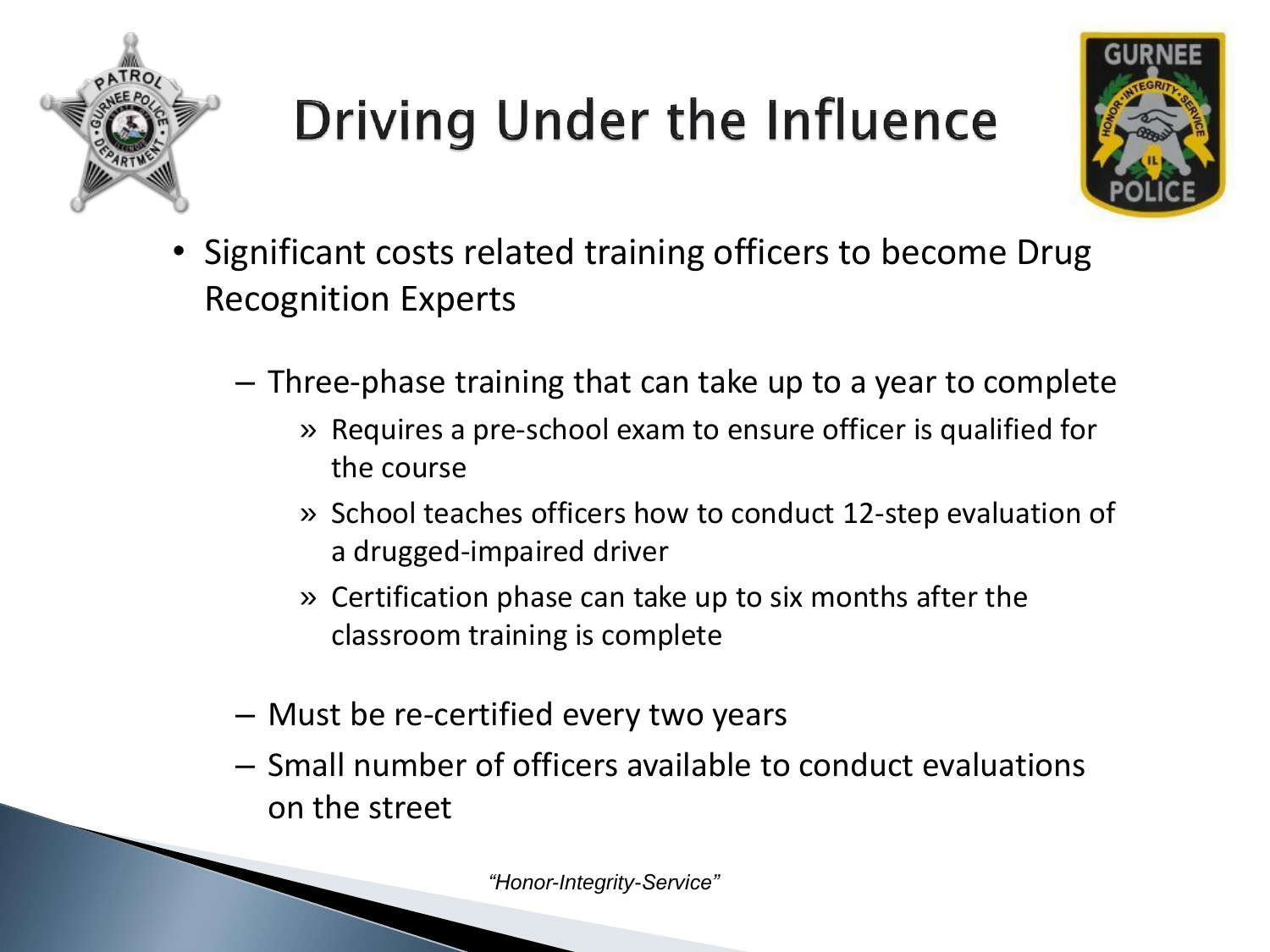

### **Proficiency of Officers to Detect Cannabis**



- Currently no reliable device to allow officers to test whether drivers are impaired by marijuana
- Discussions about re-training K9 Officers to disregard the smell (sniff) of cannabis
- Significant costs related training officers about the regulations of the new law
- Additional training required for officers to learn how to detect marijuana impairment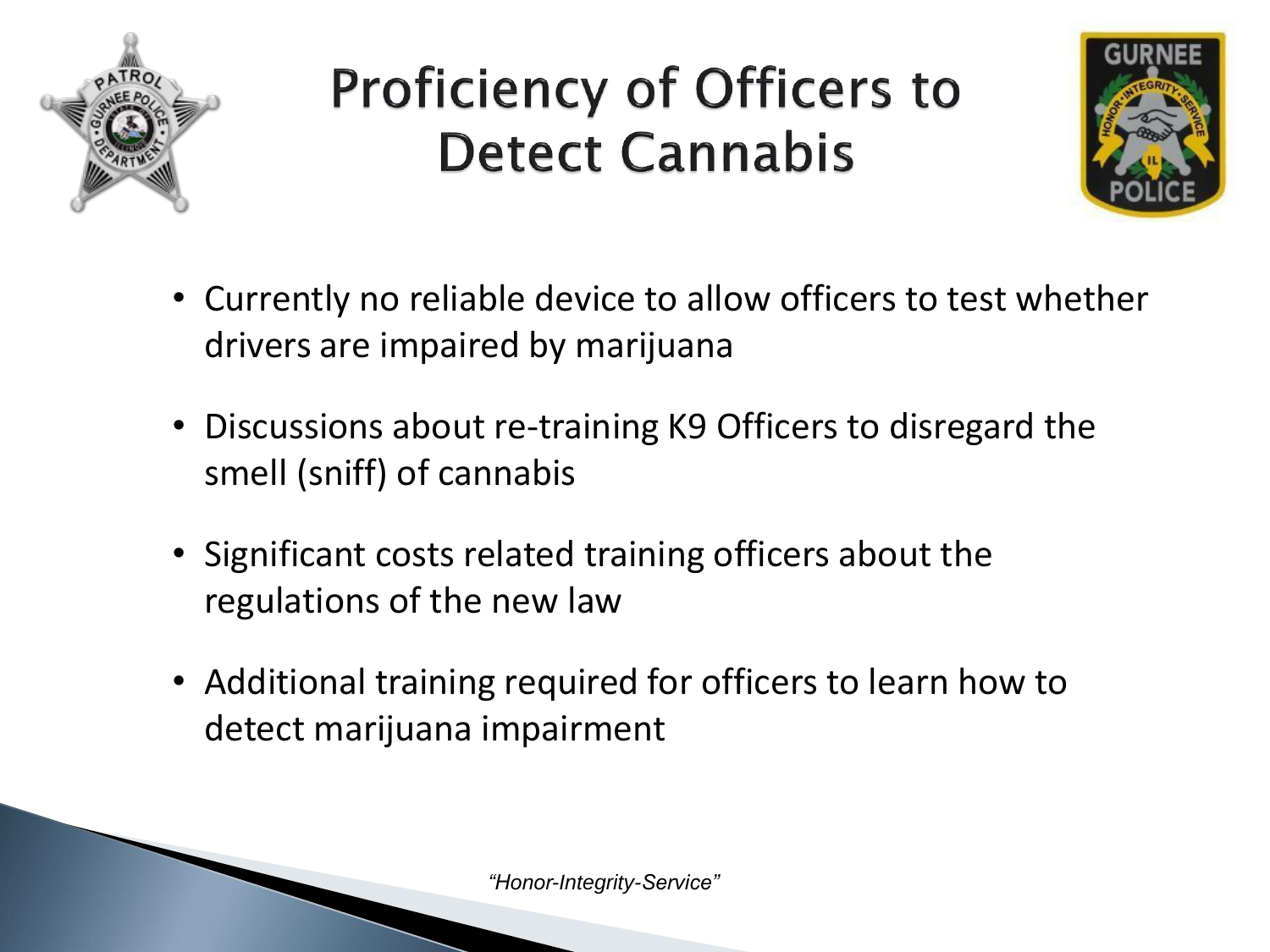

## **Public Safety**



Increased Crime Rate

- Crime rates in Colorado have increased since legalizing marijuana (Colorado Bureau of Investigation, 2017).
	- 8.3% increase in property crimes
	- 18.6% increase in violent crimes
- Alaska misdemeanor crimes and vehicle thefts have dramatically increased since legalization (Alaska Dept. of Public Safety, 2016).
	- $-$  Moved from 16<sup>th</sup> to 2<sup>nd</sup> on the national ranking for larceny
	- Moved from  $16<sup>th</sup>$  to  $5<sup>th</sup>$  on the national ranking for vehicle theft